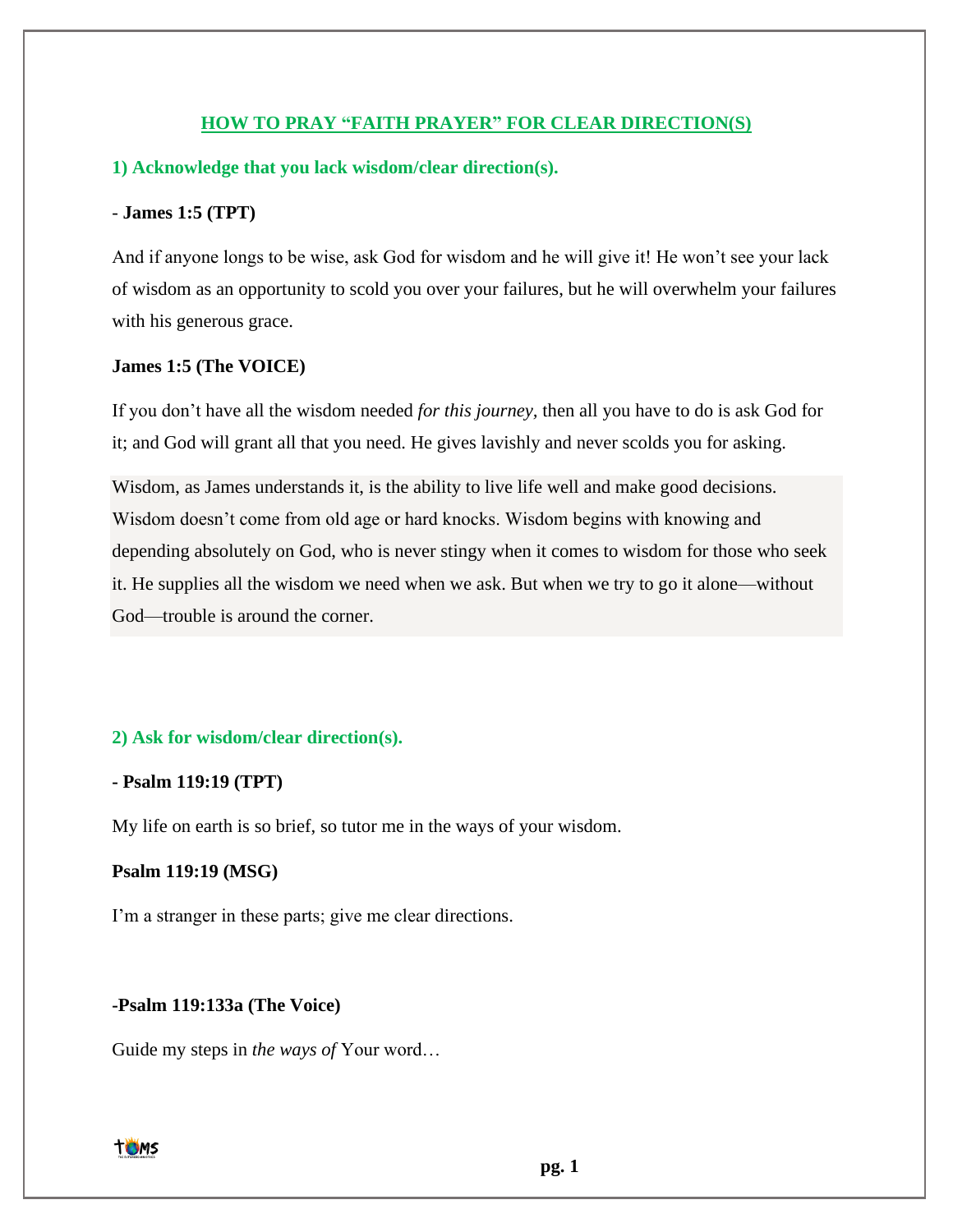# **3) Acknowledge the word of God as the only source of wisdom and clear direction(s).**

### **- Psalm 119:105 (MSG)**

By your words I can see where I'm going; they throw a beam of light on my dark path.

# **Psalm 119:105 (TPT)**

Truth's shining light guides me in my choices and decisions; the revelation of your word makes my pathway clear.

### **Psalm 119:105 (NIV)**

Your word is a lamp for my feet, a light on my path.

### **- Psalm 5:8a (TPT)**

Yahweh, lead me in the pathways of your pleasure just like you promised me you would,

#### **4) Rely on the Holy Spirit**

### **John 16:13-15 (The Voice)**

The Spirit of truth will come and guide you in all truth. He will not speak His own words to you; He will speak what He hears, revealing to you the things to come and bringing glory to Me. The Spirit has unlimited access to Me, to all that I possess and know, just as everything the Father has is Mine. That is the reason I am confident He will care for My own and reveal the path to you.

#### **5) Receive wisdom/clear direction(s) by faith**

### **James 1:6-8 (TPT)**

<sup>6</sup> Just make sure you ask empowered by confident faith without doubting that you will receive. For the ambivalent person believes one minute and doubts the next. Being undecided makes you become like the rough seas driven and tossed by the wind. You're up one minute and tossed

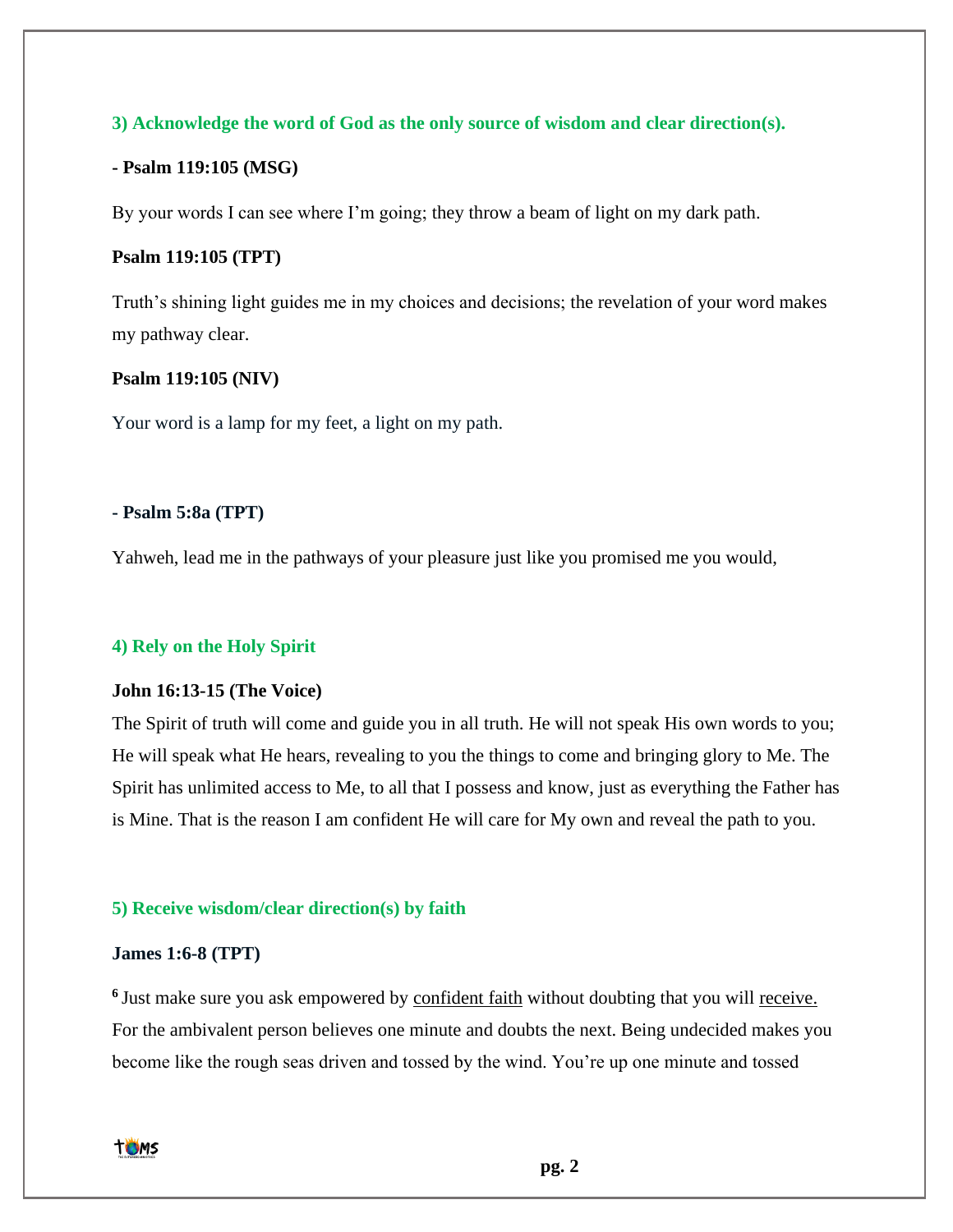down the next. When you are half-hearted and wavering it leaves you unstable. Can you really expect to receive anything from the Lord when you're in that condition?

# **James 1:6-8 (MSG)**

Ask boldly, believingly, without a second thought. People who "worry their prayers" are like wind-whipped waves. Don't think you're going to get anything from the Master that way, adrift at sea, keeping all your options open.

### **6) Step out in faith, start and keep implementing in the area(s) of need**

### **Acts 4:31 (NKJV)**

And when they had prayed, the place where they were assembled together was shaken; and they were all filled with the Holy Spirit, and they spoke the word of God with boldness.

#### **Psalm 32:8-9 (TPT)**

I hear the Lord saying, "I will stay close to you, instructing and guiding you along the pathway for your life. I will advise you along the way and lead you forth with my eyes as your guide. So don't make it difficult; don't be stubborn when I take you where you've not been before. Don't make me tug you and pull you along. Just come with me!"

#### **7) Rejoice in your portion**

#### **Isaiah 61:7b (NKJV)**

…and instead of confusion they shall rejoice in their portion…